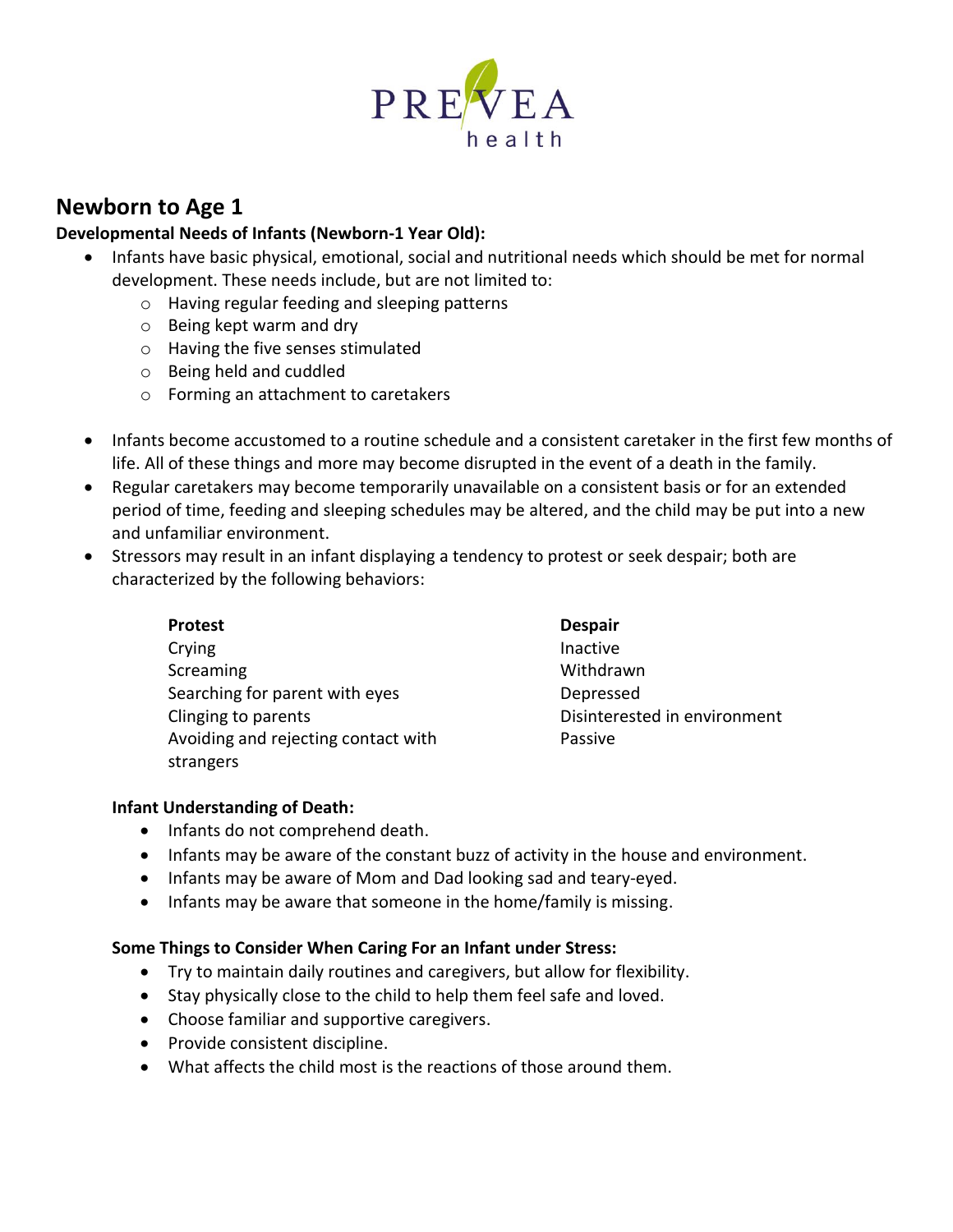

# **Toddlers**

# **Developmental Needs of a Toddler (1 Year Old-3 Years Old):**

- Toddlers, ages 1 to 3 years, continue to have many of the same basic care giving needs as infants. These needs include, but are not limited to:
	- o Having regular feeding and sleeping patterns
	- o Being kept warm and dry
	- o Having the five senses stimulated
	- o Being held and cuddled
	- o Forming an attachment to caretakers.
- Toddlers are now becoming more independent than they once were. They are starting to take part in some self-care activities and beginning to have control over more bodily functions.
- Stressors may result in the toddler displaying a tendency to protest or seek despair; both are characterized by the following behaviors:

#### **Protest**

**Crying Screaming** Searching for parent with eyes Clinging to parents Avoiding and rejecting contact with strangers Physical fighting (kick, hit, bite) Verbal attack on others

**Despair** Inactive Withdrawn Depressed Disinterested in environment Passive Uncommunicative Loss of newly learned skills

## **Other Grief Responses Typical of Toddler:**

- Child regresses in toilet training or feeding (i.e. wanting a pacifier/bottle)
- Sleep disturbances
- Some children may seem totally unaffected
- A slight skin rash may develop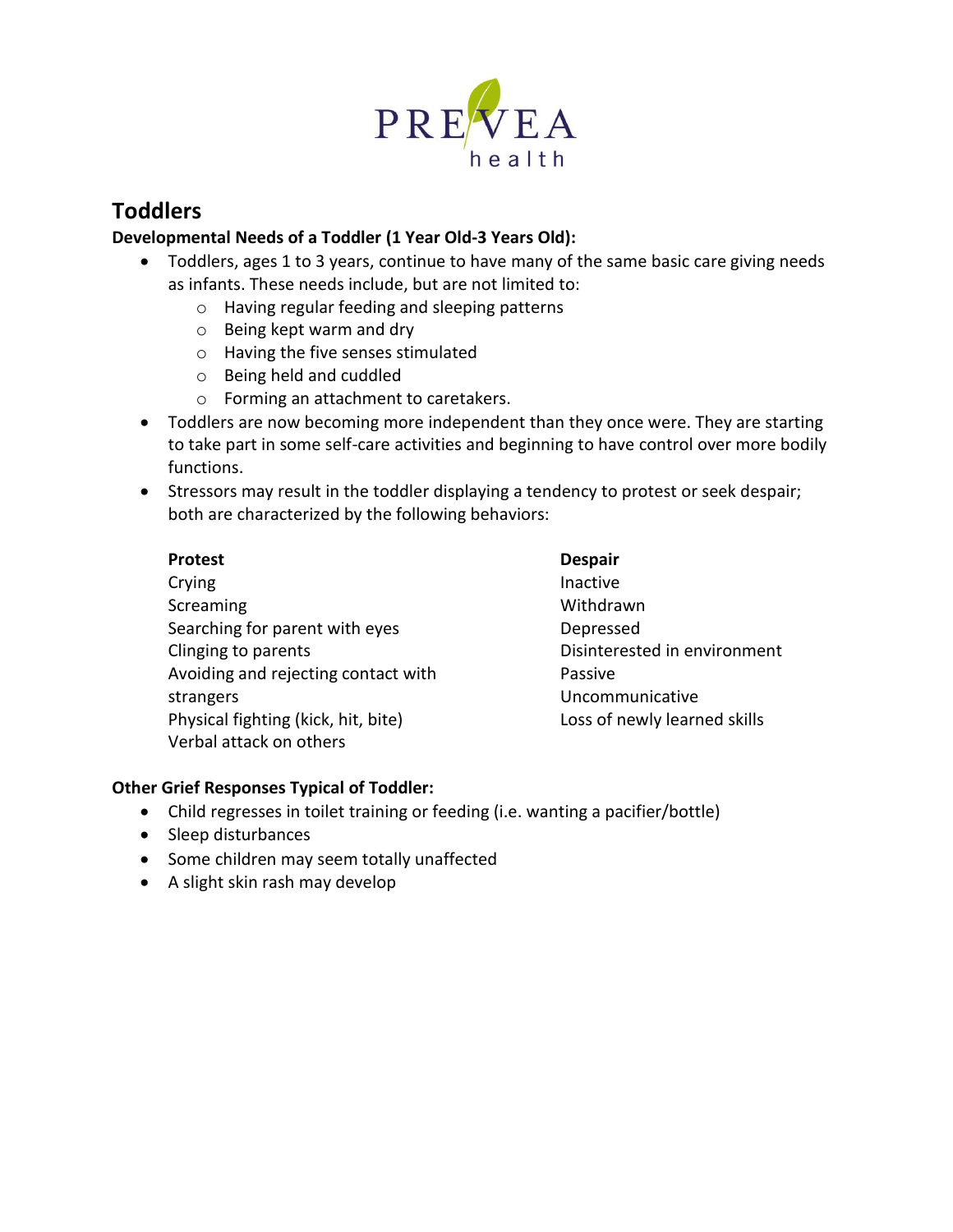

### **Toddler Understanding of Death:**

- Toddlers have a limited understanding of death.
- Toddlers do desire to know about death and wish to discover appropriate ways to grieve.
- Toddlers don't fully understand the finality and consequence of death (they have difficulty grasping what "forever" might mean).
- Toddlers may easily confuse death with sleeping or being away.
- Toddlers may also believe death is a consequence or punishment for some wrongdoing or "being bad."
- Toddlers may have a misconception that death is reversible, the person may come back, or that the deceased is still performing life functions, such as eating, but it's simply being done in a different place (i.e. underground).

## **Some Things to Consider When Caring for a Toddler under Stress:**

- Try to maintain daily routines and caregivers, but allow for flexibility.
- Stay physically close to the child to help them feel safe and loved.
- Choose familiar and supportive caregivers.
- Provide consistent discipline.
- The child is most affected by the reactions of those around them.
- Use the "D" words: dying, death, dead.
- Avoid euphemisms like "lost," "passed away," or "gone to sleep," which may confuse young children.
- Explain in physiological terms (i.e. person who is dead cannot eat or drink, or feel feelings like being cold after burial in the ground).
- Expect repeated questioning and testing to confirm information.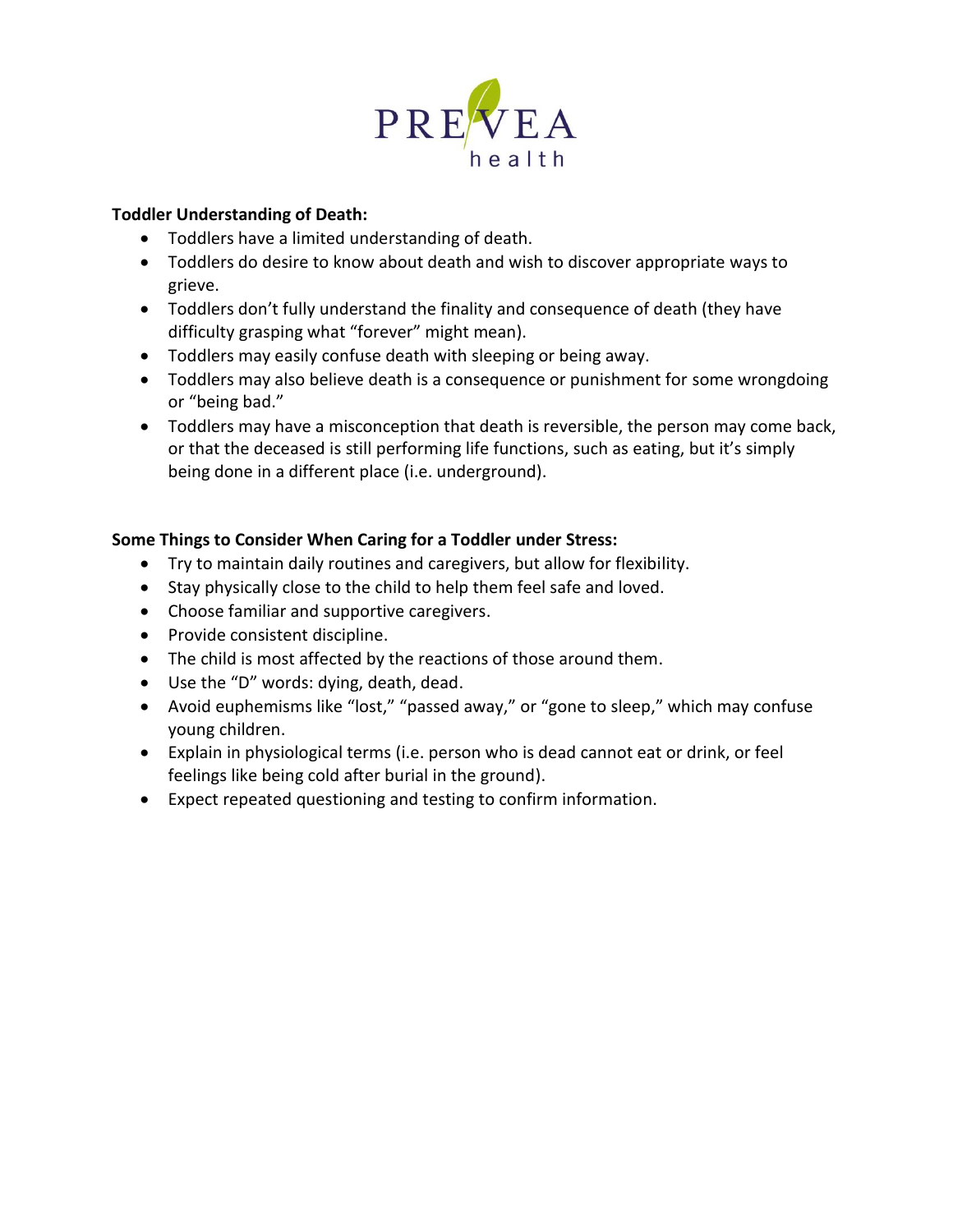

# **Ages 3 to 5 (Preschool)**

# **Normal Development of Preschoolers (3 Years Old-5 Years Old):**

- Between the ages of 3 to 5, children enjoy actively exploring, helping around the house and begin to cooperatively play with peers.
- Preschoolers take pride in doing things on their own, such as feeding and dressing themselves.
- Newly acquired motor skills are applied and hand-eye coordination improves. This can be seen in children's ability to hop, ride a tricycle, play catch, use utensils, button clothing and color within lines.
- A greater awareness of one's body is also achieved. Preschool children can name most of their body parts, identify themselves as a boy or a girl, and begin to segregate themselves more often according to their sex, such as in play groups.
- Children become much more verbal during this period, with their vocabulary nearly doubling between ages 3 to 4.
- Stressors may result in the child displaying a tendency to protest or seek despair; both are characterized by the following behaviors:

## **Protest**

Crying and screaming Clinging to parents Avoiding contact with strangers Verbal attacks on others Physical fighting (kicking, biting, hitting)

# **Despair**

Inactive and withdrawn Loss of newly learned skills Disinterested in environment Uncommunicative and passive Depressed

# **Other Grief Responses Typical of Preschoolers:**

- Becomes concerned about his or her own well-being
- Feelings of guilt and confusion
- Using imaginative play to cope (i.e. reenacting funeral)
- Irritability and/or restlessness
- May displace feelings on others
- Regression in toilet training or feeding (i.e. wanting a pacifier/thumb sucking)
- Trouble concentrating at school and daydreaming
- Child may seem completely unaffected, although they often are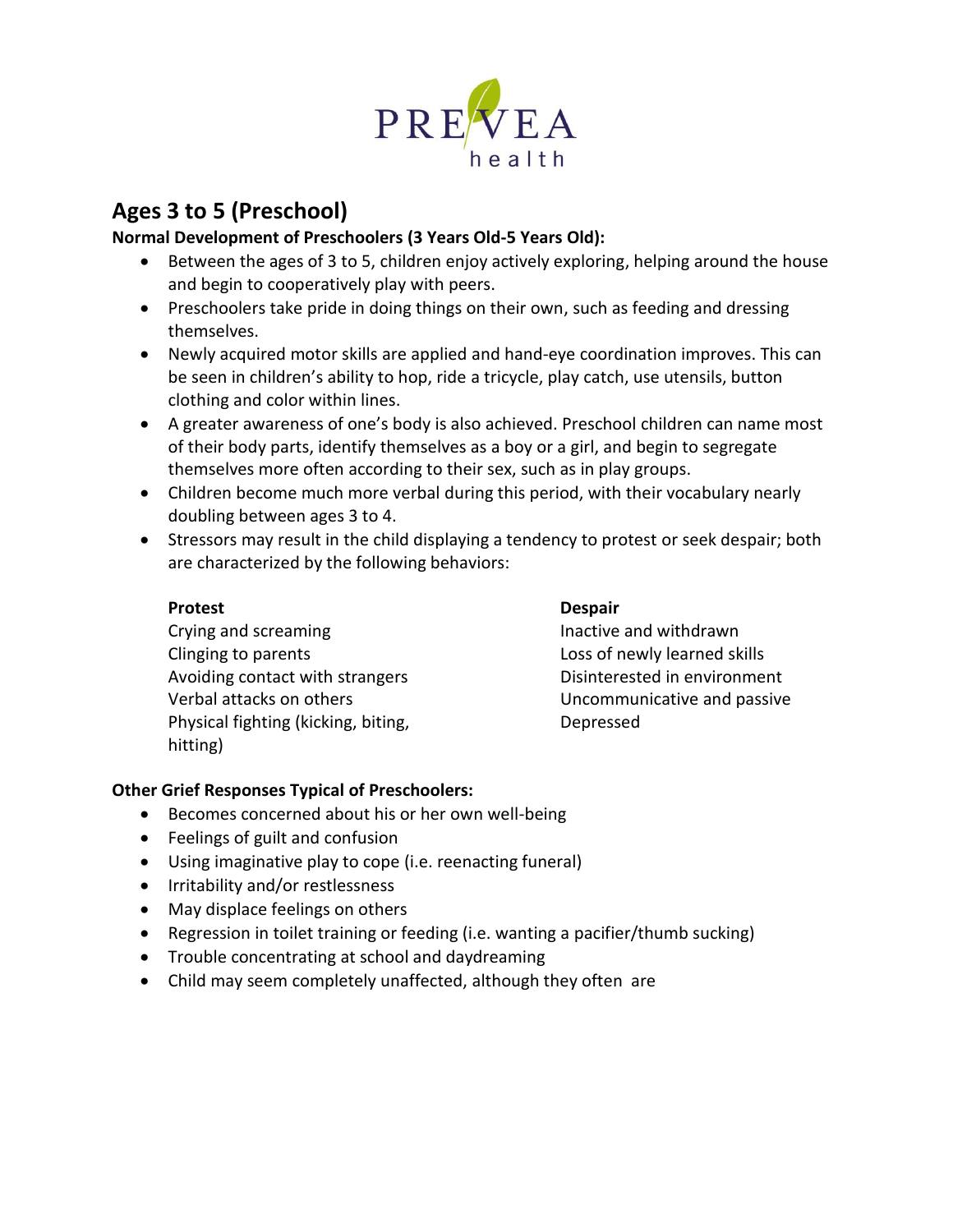

#### **Preschooler Understanding of Death:**

- Children between the ages of 3 and 5 see death as temporary and reversible; the child may continually ask if the person will return.
- Preschool children are very often confused about the details of death, since they think in such literal and concrete terms. They will ask questions, such as "Can she breathe in the box under the ground?"
- Preschool children have great difficulty integrating abstract philosophical and religious concepts into their understanding of death (i.e. "How can he be underground and also be in Heaven?").

#### **Some Things to Consider When Caring for a Preschooler under Stress:**

- Try to maintain daily routines and caregivers.
- Children this age have the ability to process much more information than they articulate.
- Reinforce that when people are sad, they cry; crying is natural.
- Offer concrete, simple and accurate information.
- Preschoolers take literal meaning to words and explanations avoid using euphemisms like "lost," "passed away," or "gone to sleep."
- Expect misbehavior as the child struggles with confusing feelings and issues.
- Explain cause of death factually.
- Be consistent and persistent.
- Reinforce that the child is not responsible for the death.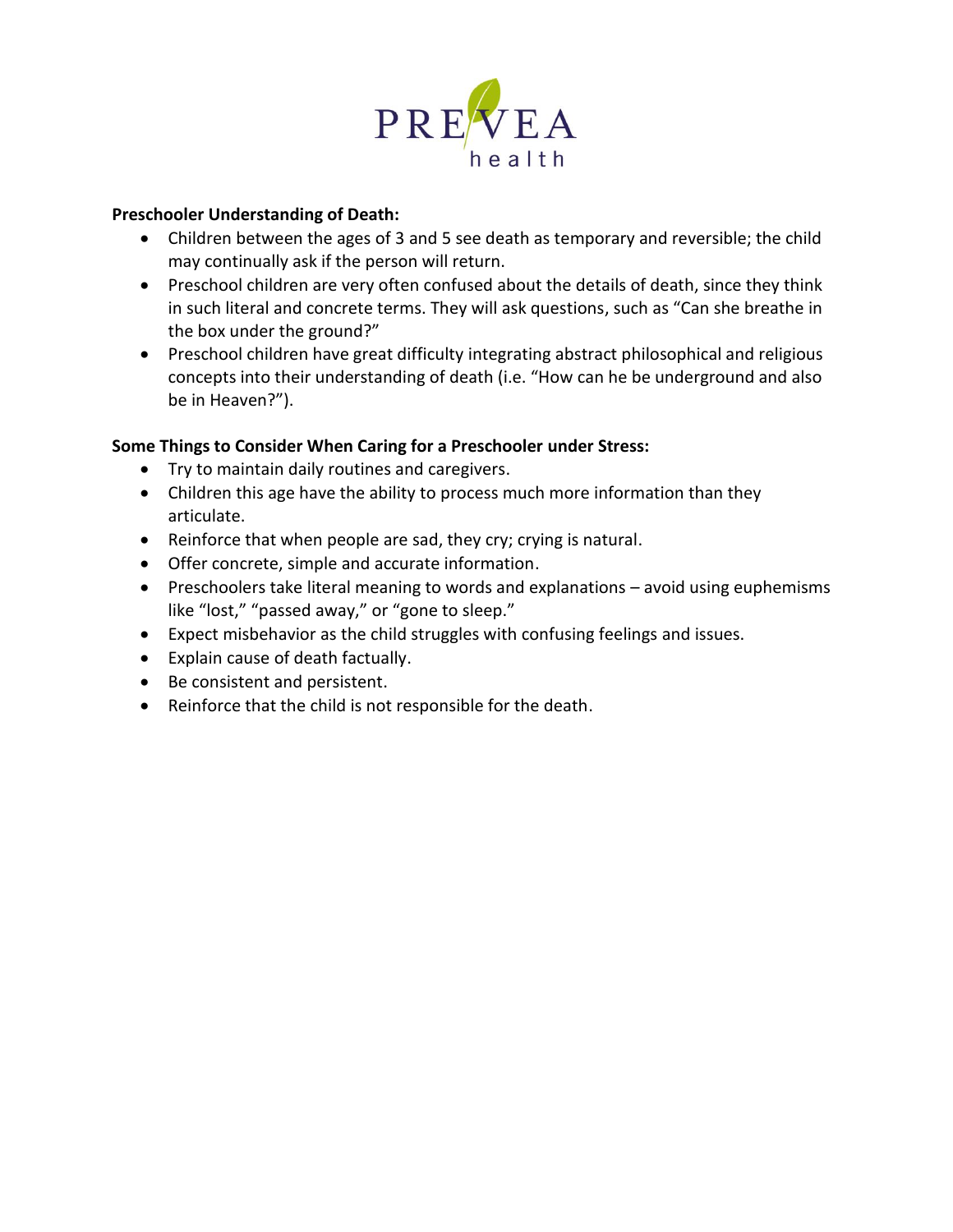

# **School Age**

# **Normal Development of School Aged Children (6 Years Old-12 Years Old):**

- Child begins to understand cause/effect relationships and have logical thought processes.
- The child has developed a strong sense of who they are and a perceived sense of selfesteem. Acceptance becomes important.
- At this age, children are becoming aware of personal morals and family/societal values.
- The child can begin to see things from another person's point of view, but overall, they are still very self-centered.
- Children view things as black and white, right or wrong, wonderful or terrible, with very little middle ground.
- Friends become increasingly important.
- They tend to think that they do not need any adult care or supervision. Yet, when they are left to care for themselves, they are lonely, unhappy and sometimes frightened.
- They may belittle or defy adult authority.
- Outbursts of anger are less frequent.

## **Typical Grief Responses of School Aged Children:**

- May seem outwardly uncaring, inwardly upset
- Use denial to cope
- May attempt to "parent" their parent
- Act out in school or home
- May play death games
- Display an increase in neediness, aggression or excessively good behavior
- Nightmares
- Withdraw from others and try to hide their feelings
- Could be overly-emotional and difficult to console; may have difficulties concentrating, especially in school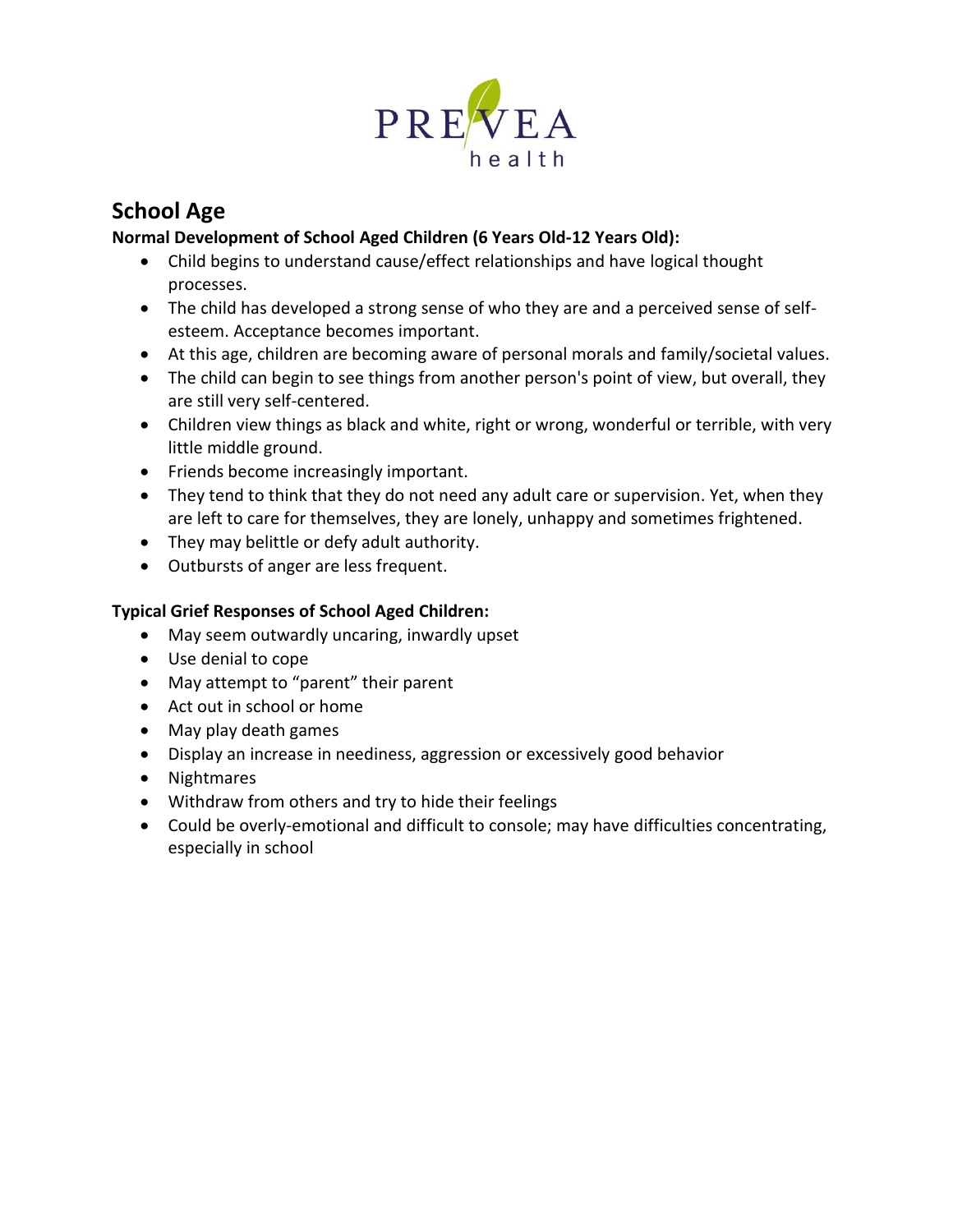

### **School Aged Child Understanding of Death:**

- View death in a personified and externalized form (e.g. Grim Reaper, skeletons, ghosts, etc.)
- Child thinks that death happens to others. Because of their fear of death, they often protect themselves with the defense that death only occurs to other people.
- The child may be fearful that other important people will die.
- Understanding death is inevitable, happens to everyone and is final.
- Child has personal fear of death.
- Although children at this age may have a more adult understanding of the concept of death, they may still have remnants of the "I made it happen" syndrome.
- Child realizes that things around them change because of death.

## **Some Things to Consider When Caring for a School Aged Child Under Stress:**

- Let your child know that it's alright to show emotions by showing your own. Reassure them that some kids cry and others don't and that we all deal differently with the death of someone close to us.
- Explore support group/peer-to-peer connections.
- Incorporate children into rituals not just at time of death, but at important anniversaries (e.g., taking flowers to the cemetery; creating a special ornament for the Christmas tree, which is always hung first; having birthday dinners and memory nights).
- Reassure the child that you will continue to be there for them.
- Increase physical activity while role-modeling stress-reducing behaviors.
- Work on identifying more sophisticated feelings and encourage creative outlets for feelings (i.e. drawing, painting, clay, blank books).
- Inform teachers and coaches of the family situation.
- Expect a more global view (i.e. death happens everywhere).
- Encourage the child to answer their own questions, but clear up any misconceptions they may have.
- Answer all questions with age-appropriate explanations and honesty.
- Provide details as needed, especially to explain cause of death in physiological context. Their understanding is increasing, and children this age can probably handle most of the information given to an adult.
- Probe for thoughts and feelings, but recognize cues that suggest the child doesn't want to talk – remember, each person (and child) grieves differently.
- Allow for spiritual development.
- Address questions about an afterlife carefully, perhaps by stating, "We don't really know, but we believe that…"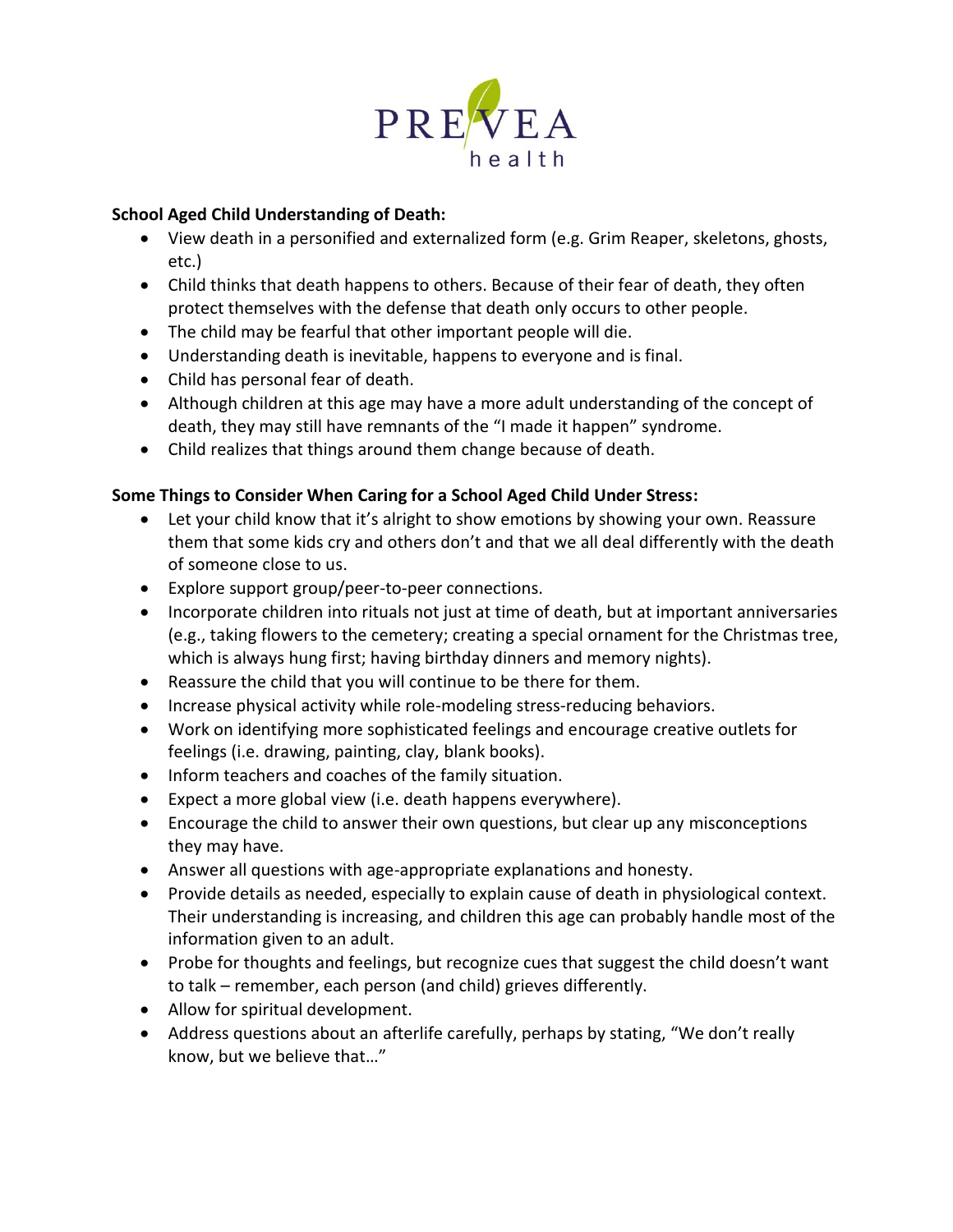

# **Adolescents**

## **Normal Development of Adolescents (12 Years Old and up):**

- Adolescents, usually ages 12 to 18, have the ability to think and process information abstractly.
- Future goals become clearer for the teenager.
- There is an increased need for independence and privacy.
- Socialization and peer groups are a priority, sometimes appearing to replace the parental bond. (Parents now serve more of a "secure base" function).
- Children this age have indestructible attitudes and egocentric thoughts and behaviors, which may induce more risk-taking types of behaviors and feelings of being unique or the center of attention.
- Teens gain the realization that parents are not perfect; identification of their faults.

## **Typical Grief Responses of Adolescents:**

- Increased reliance on peers instead of family
- Moodiness and irritability; anger or guilt
- May act impulsively
- May display over-exaggerated outpouring of emotions
- May experience chronic depression, restlessness, difficulties eating and concentrating
- May act like they don't want to talk about death
- May become fascinated and preoccupied by death

## **Adolescent Understanding of Death:**

- Adolescents have an adult concept of death, but their ability to deal with loss is based on experience and developmental factors.
- Cognitively, teens are fully capable of appreciating death as final and inevitable. However, they have the most difficult time emotionally of any of the age groups.
- Death at this age provokes enormous anxiety as it brings into awareness the fragility of life and the personal awareness of one's own inevitable death.
- Many adolescents are developing a strong philosophical view and may question the existence of an afterlife.